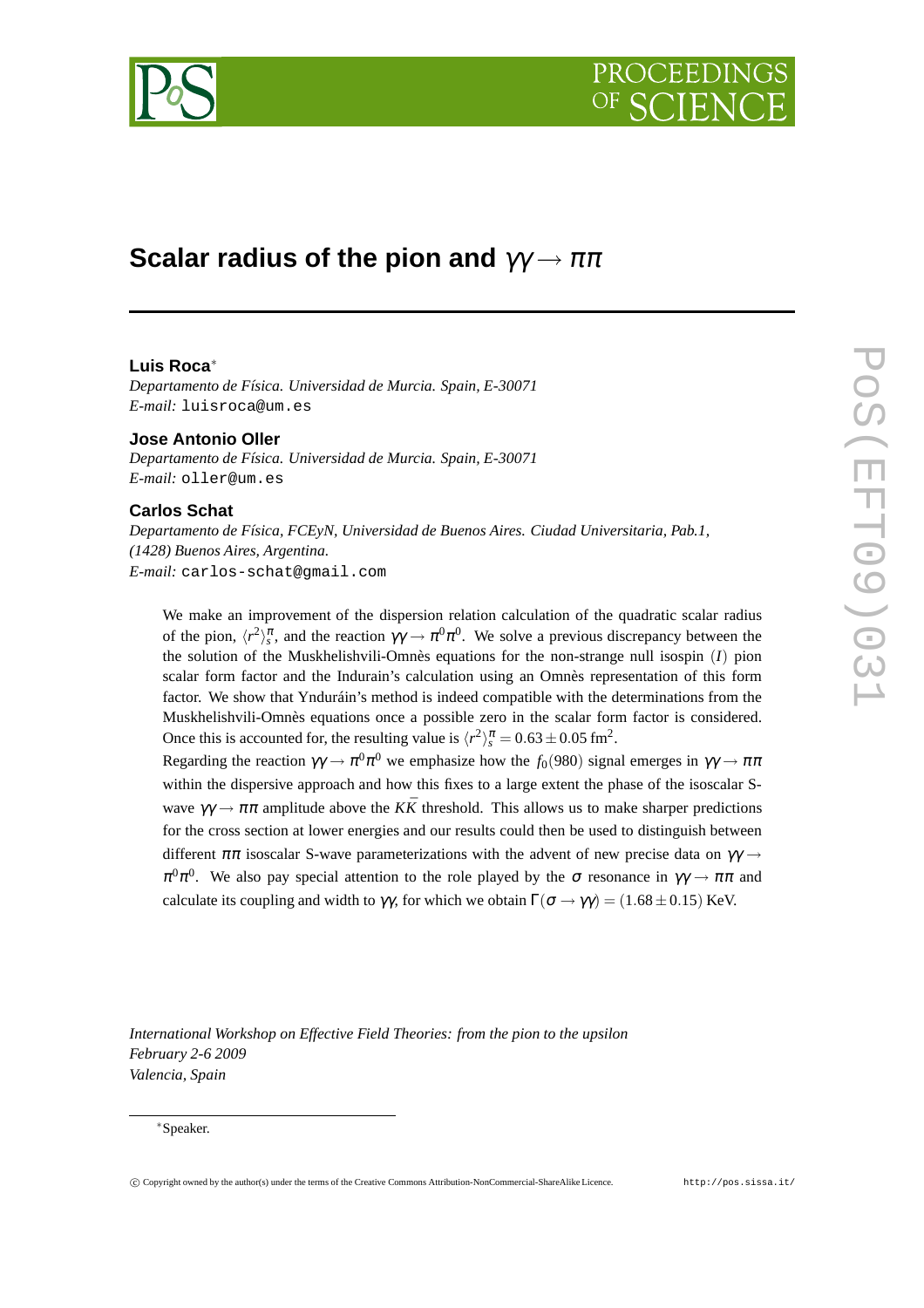## **1. Introduction**

In the present contribution we summarize the three papers  $[1, 2, 3]$  that mainly deal with the strong influence of the  $I = 0$  S-wave meson-meson final state interactions in the non-strange  $I = 0$ scalar form factor of the pion [1] and  $\gamma\gamma \to \pi^0 \pi^0$  [2]. Both processes can be formulated in a way that share in common the same basic function in order to take care of the strong final state interactions in the  $I = 0$  S-wave. This function has been recently the origin of large uncertainties in its implementation in the literature, both for the scalar form factor of the pion [4, 5, 6] and for  $\gamma\gamma \to \pi^0\pi^0$  [7].

Performing a Taylor expansion around  $t = 0$  of the scalar form factor of the pion,  $\Gamma_{\pi}(t)$ ,  $\Gamma_{\pi}(t) = \Gamma_{\pi}(0) \left\{ 1 + \frac{1}{6} \right\}$  $\frac{1}{6}t\langle r^2\rangle^{\pi}_s + \mathcal{O}(t^2)\}$ , the coeffcient of the linear term defines the quadratic scalar radius of the pion,  $\langle r^2 \rangle_s^{\pi}$ . The quantity  $\langle r^2 \rangle_s^{\pi}$  contributes around 10% to the values of the S-wave  $\pi\pi$ scattering lengths as determined in Ref. [8] by solving the Roy equations with constraints from two loop Chiral Perturbation Theory (CHPT). Related to that,  $\langle r^2 \rangle_s^{\pi}$  is also important in  $SU(2) \times SU(2)$ CHPT since it gives the low energy constant  $\bar{\ell}_4$  that controls the departure of  $F_\pi$  from its value in the chiral limit [9, 10] at next-to-leading order. Based on one loop χ*PT*, Gasser and Leutwyler [9] obtained  $\langle r^2 \rangle_s^{\pi} = 0.55 \pm 0.15$  fm<sup>2</sup>. This calculation was improved later on by the same authors together with Donoghue [11], who solved the corresponding Muskhelishvili-Omnès equations with the coupled channels of  $\pi \pi$  and  $K\bar{K}$ . The update of this calculation, performed in Ref. [8], gives  $\langle r^2 \rangle_s^{\pi} = 0.61 \pm 0.04$  fm<sup>2</sup>. One should notice that solutions of the Muskhelishvili-Omnès equations for the scalar form factor consider only two coupled channels  $(\pi \pi, KK)$  and have systematic uncertainties, specially for energies between 1-1.5 GeV coming from the not consideration of the  $4\pi$ , 6π, 2η and  $ηη'$  states. Furthermore it relies on non-measured T-matrix elements or on assumptions about which are the channels that matter. Therefore, other independent approaches are then required. In this respect we quote the works [12, 13, 14], and Ynduráin's ones [4, 5, 6]. These latter works have challenged the previous value for  $\langle r^2 \rangle_s^{\pi}$ , shifting it to the larger  $\langle r^2 \rangle_s^{\pi} = 0.75 \pm 0.07$  fm<sup>2</sup>. If this is translated to the scattering lengths, it implies a shift of slightly more than one sigma. Refs. [4, 5] emphasize that one should have a precise knowledge of the  $I = 0$  S-wave phase shits,  $\delta_0(s)$ , for  $s \ge 4M_K^2$  GeV<sup>2</sup>,  $M_K$  is the kaon mass, to disentangle which of the values, either that of Ref. [8] or [4], is the right one. However, this point is based on an unstable behaviour of the solution of Ref. [4] with respect to the value of  $\delta_0(4M_K^2)$ . Once this instability is cured, as shown below, the resulting  $\langle r^2 \rangle_s^{\pi}$  only depends weakly on  $\delta_0(s)$ ,  $s \ge 4M_K^2$ , and is compatible with the value of Ref. [8].

Regarding the reaction  $\gamma\gamma \to \pi^0\pi^0$  one has to emphasize that due to the absence of the Born term (since the  $\pi^0$  is neutral), this reaction is specially sensitive to final state interactions. For energies below 0.6 GeV or so, only the S-waves matter, which have  $I = 0$  or 2. It is in this point where both the study of this reaction and the scalar form factor match. Recently, Ref. [7] updated the dispersive approach of Ref. [15] to calculate  $\sigma(\gamma\gamma \to \pi^0\pi^0)$ . Here one finds a large uncertainty in the results for  $\sqrt{s} \ge 0.5$  GeV that at around 0.6 GeV is already almost 200%. This is due to the lack of a precise knowledge of the phase of the  $\gamma\gamma \to \pi\pi I = 0$  S-wave amplitude above  $4m_K^2$ . We showed in Refs. [2, 3] that one can largely remove the sensitivity for lower energies,  $\sqrt{s} \lesssim 0.8$  GeV, on the uncertainty in the not precisely known phase of the  $I = 0$  S-wave  $\gamma \gamma \rightarrow \pi \pi$  amplitude above the  $K\bar{K}$  threshold. The novelty was to include a further subtraction in the dispersion relation for the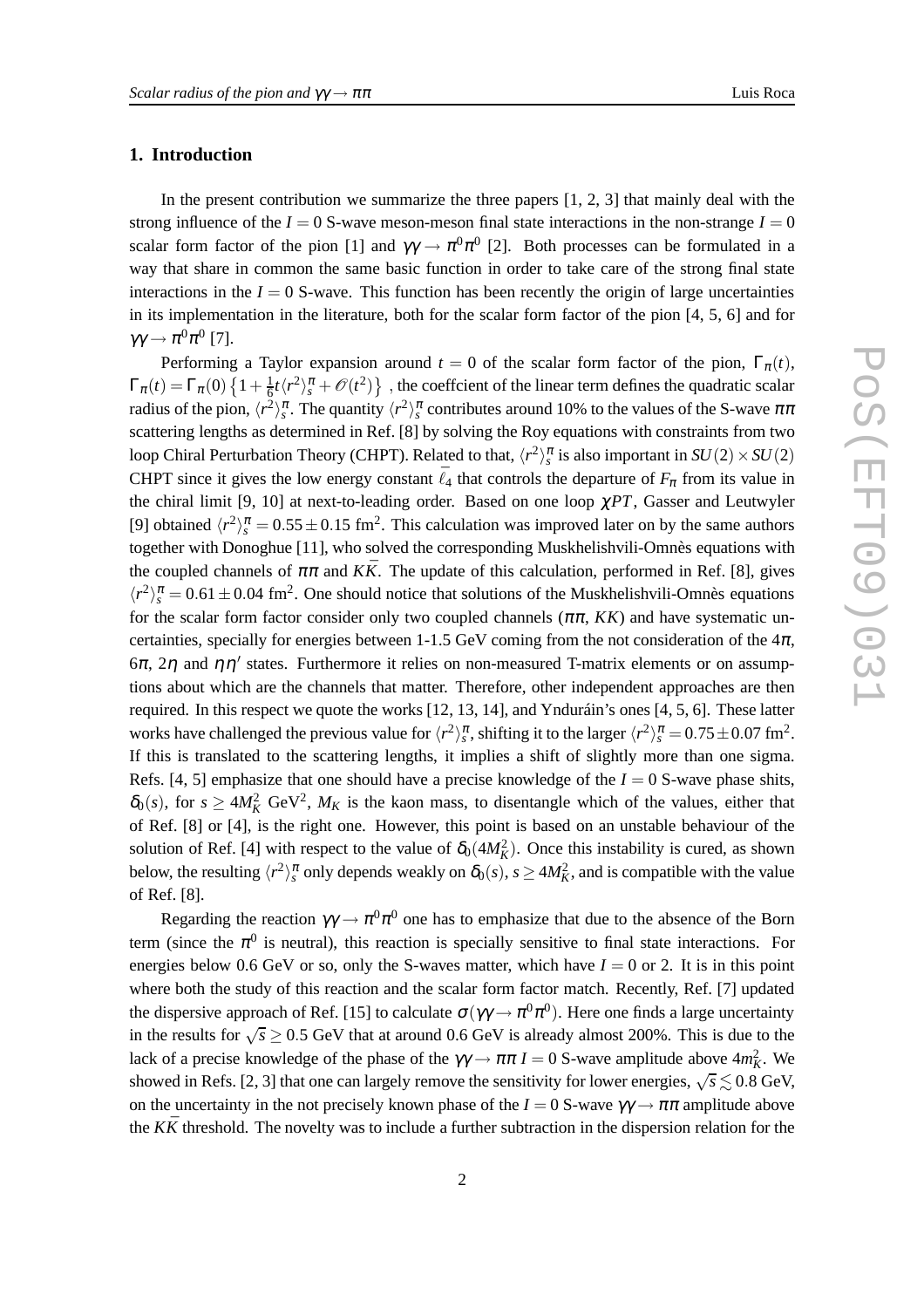$I = 0$  S-wave  $\gamma \gamma \rightarrow \pi \pi$ , together with an extra constraint to fix the additional subtraction constant. This was motivated by the use of an improved  $I = 0$  S-wave Omnès function. In Ref. [2, 3] it is discussed in detail how the  $f_0(980)$  peak, clearly seen recently in  $\gamma\gamma \to \pi^+\pi^-$  [16], can be generated within the dispersive method. As a result, the remaining ambiguity in this phase by  $\pi$ in ref.[2] is removed and this allows to sharpen the prediction of the  $\gamma\gamma \to \pi^0\pi^0$  cross section for  $\sqrt{s} \lesssim 0.8$  GeV, up to the onset of D-waves, as compared with ref.[2]. This could then be used to constraint further different parameterizations of the low energy  $\pi \pi I = 0$  S-wave.

## **2. The scalar form factor of the pion**

Ref.[4] makes use of an Omnès representation for the pion scalar form factor,

$$
\Gamma_{\pi}(t) = P(t) \exp\left[\frac{t}{\pi} \int_{4M_{\pi}^2}^{\infty} ds' \frac{\phi_0(s')}{s'(s'-t-i\varepsilon)}\right].
$$
\n(2.1)

Here,  $P(t)$  is a polynomial in *t* normalized such that  $P(0) = \Gamma_{\pi}(0)$  and whose zeroes are those of  $\Gamma_{\pi}(t)$ . On the other hand,  $\phi_0(t)$  is the continuous phase of  $\Gamma_{\pi}(t)/P(t)$ . Refs. [4, 5] make an assumption that is not always necessarily fulfilled. Namely, to identify  $\phi_0(t)$  with the phase of  $\Gamma_{\pi}(t)$ , that we denote in the following as  $\rho(t)$ . If this identification is done it follows that  $P(t)$  must be a constant. One must be aware that in Eq. (2.1)  $\phi_0(t)$  is the phase of  $\Gamma_\pi(t)/P(t)$ . Notice that the phase of  $\Gamma_{\pi}(t)$  is not continuous when crossing a zero located at  $t_1 \in \mathbb{R}$ , since there is a flip in the sign when passing through. However, the phase of  $\Gamma_{\pi}(t)/P(t)$  *is* continuous, since the zero is removed. This is the phase one should use in the Omnès representation, Eq. (2.1), because it results from a dispersion relation of  $\log \Gamma_{\pi}(t)/P(t)$ , and then  $\phi(t)$  must be continuous (but not necessarily  $\rho(t)$ ).

As stated, Ref. [4] took  $\Gamma_{\pi}(t) = \Gamma_{\pi}(0) \exp \left[ \frac{t}{\pi} \int_{4M_{\pi}^2}^{\infty} ds' \frac{\rho(s')}{s'(s'-t-1)} \right]$ *s* ′(*s* ′−*t*−*i*ε) i . So that the scalar form factor is given by,  $\langle r^2 \rangle_s^{\pi} = \frac{6}{\pi} \int_{4M_{\pi}^2}^{+\infty}$ ρ(*s*)  $\frac{f(s)}{s^2}$ *ds*. The phase  $\rho(s)$  is fixed in Refs. [4, 5] by invoking Watson's final state theorem. For  $s < s_K$ ,  $s_K = 4M_K^2$ , it implies that  $\rho(s) = \delta_0(s)$ , where neglecting inelasticity due to multipion states, an experimental fact. For  $1.42 > \sqrt{s} \gtrsim 1.1$  GeV, Ref. [4] stressed the interesting fact that experimentally the inelasticity turns out to be small and hence Watson's final state theorem can be applied approximately again. In the narrow region between  $2M_K$  and 1.1 GeV inelasticity cannot be neglected but Ref. [4] argues that, as it is so narrow, its contribution to Eq. (2) is small anyhow and, furthermore, that the elasticity parameter  $\eta$  is not so small, so that one could still apply Watson's final state theorem with corrections. Finally, for  $s > s_0 = 2 \text{ GeV}^2$  Ref. [4] takes a linear extrapolation from  $\delta_0(s_0)$  to  $\pi$ . One should here criticize that it is still a long way to run from values of  $\delta_0(s_0) \leq 2\pi$  up to  $\pi$  at  $s \to +\infty$ . With all these ingredients, and some error estimates, the value  $\langle r^2 \rangle_s^{\pi} = 0.75 \pm 0.07$  fm<sup>2</sup> results [4, 5].

The steps performed in Ref. [4] are not always compatible. In Ref. [1] we took as granted the assumption that Watson's final state theorem can be approximately applied for  $1.5 \text{ GeV} > \sqrt{s} >$  $2M_K$ . Our assumption is in agreement with any explicit calculation of the pion non-strange  $I = 0$ scalar form factor. Now, Watson's final state theorem implies that  $\phi(s) = \phi(s)$  (modulo  $\pi$ ), with  $\varphi(s)$  the phase of the *I* = 0 S-wave  $\pi\pi$  amplitude,  $t_{\pi\pi} = (\eta e^{2i\delta_0} - 1)/2i$ . It occurs, as stressed in Refs. [17, 5], that  $\varphi(s)$  can be either  $\sim \delta_0(s)$  or  $\sim \delta_0(s) - \pi$  depending on whether  $\delta_0(s_K) > \pi$  or  $< \pi$ , respectively, for  $s_K < s < 2$  GeV<sup>2</sup>. The latter case corresponds to the calculation in Ref. [8],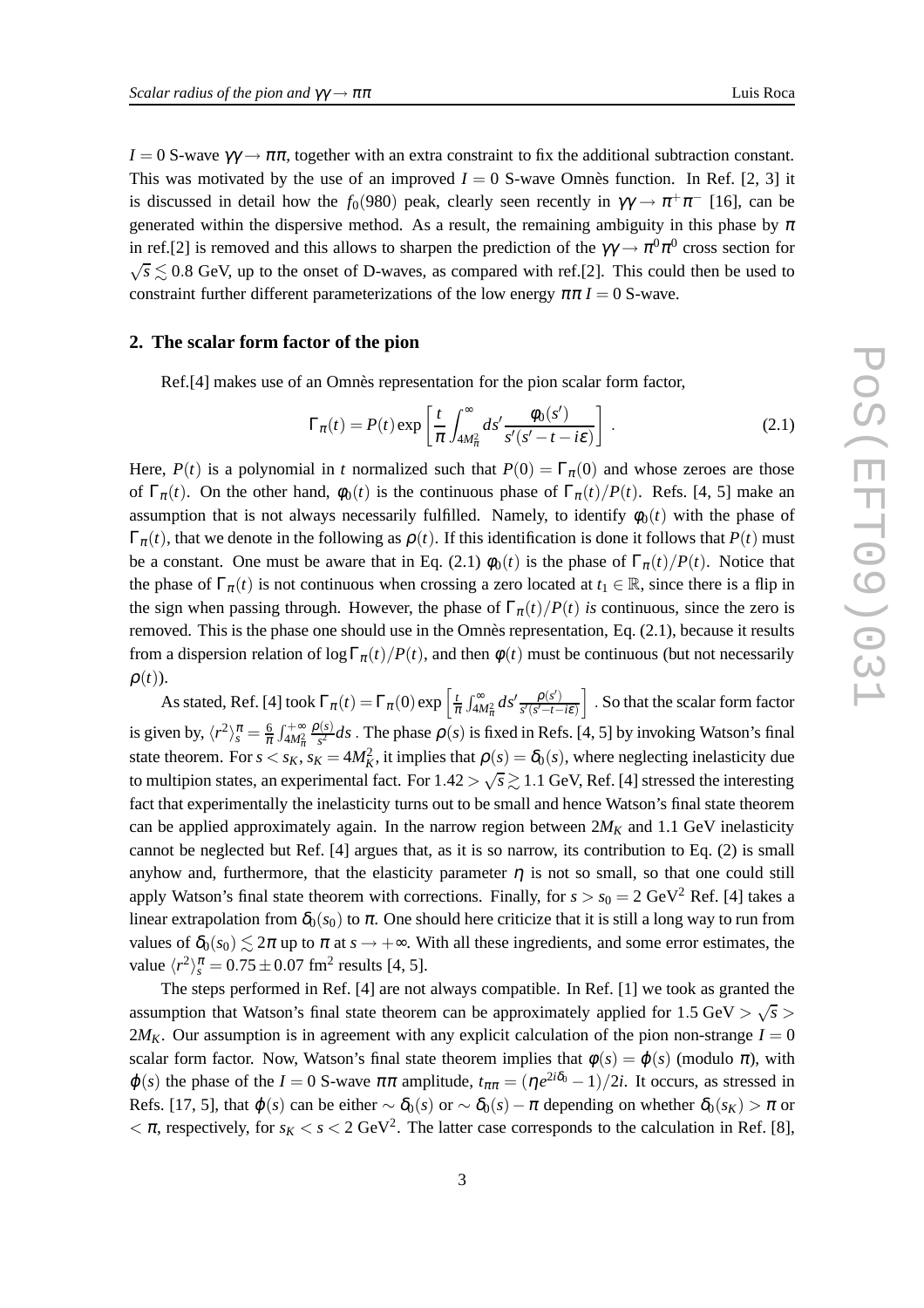while the former is the preferred one in Ref. [5] and arguments are put forward for this preference in this reference. Let us evolve continuously from one situation ( $\delta_0(s_K) < \pi$ ) to the other ( $\delta_0(s_K) > \pi$ ). In the first case  $\varphi(s)$  has an abrupt drop for  $s > s_K$  simply because then  $\eta < 1$  and while the real part of  $t_{\pi\pi}$  rapidly changes sign, its imaginary part is positive (> 0). The rapid movement in the real part is due to the swift one in  $\delta_0(s)$  in the *KK* threshold due to the  $f_0(980)$  resonance. As a result for  $s \leq s_K$ ,  $\varphi(s) = \delta_0(s) \simeq \pi$  and for  $s \geq s_K$  then  $\varphi(s) < \pi/2$ . This rapid movement gives rise to a rapid drop in the Omnés function, Eq. (2), so that the modulus of the form factor has a deep minimum around  $s_K$ . Here, one is using Watson's final state theorem with  $\phi_0(s) = \phi(s)$ and the form factor of Ref. [11] is reproduced. Notice as well that in this case the function  $\phi(s)$ approaches  $\pi$  from below for asymptotic *s* and then  $P(t) = \Gamma_0(0)$  in Eq. (2.1). Now, we consider the limit  $\delta_0(s) \to \pi^-$  for  $s \to s_K^-$ . The superscript  $-(+)$  indicates that the limit is approached from below(above). In the limit, the change in sign in the real part of  $t_{\pi\pi}$  occurs precisely at  $s_K$ , so that for  $s = s_K^-$ ,  $\varphi(s) = \pi$  and for  $s = s_K^+$  then  $\varphi(s) < \pi/2$ . As a result one has a drop by  $-\pi$  in  $\varphi(s)$ which gives rise to a zero in the Omnès representation of the scalar form factor. Thus, the deep has evolved to a zero when  $\delta_0(s_K) \to \pi^-$ . Because of this zero the proper Omnès representation now involves a  $P(t) = \Gamma_{\pi}(0)(1 - t/s_K)$  and  $\phi(s)$  is no longer  $\phi(s)$  but  $\simeq \phi(s) + \pi \simeq \delta_0(s)$  for 2.25 GeV<sup>2</sup> > *s* > *s*<sub>K</sub>. This follows simply because  $\phi(s)$  is continuous. Thus, we go into a new realm where  $\phi(s) \simeq \delta_0(s)$  and the degree of  $P(t)$  is 1, so that  $\Gamma_\pi(t)$  has a zero at the point  $s_1$  where  $\delta_0(s_1) = \pi$  and  $s_1 < s_K$ . Note that only at  $s_1$  the imaginary part of  $\Gamma_\pi(t)$  is zero and this fixes the position of the zero [1].

Hence for  $\delta_0(s_K) \geq \pi$  one has to use

$$
\Gamma_{\pi}(t) = \Gamma_{\pi}(0) \left( 1 - \frac{t}{s_K} \right) \exp \left[ \frac{t}{\pi} \int_{4M_{\pi}^2}^{\infty} ds' \frac{\phi(s')}{s'(s'-t-i\varepsilon)} \right] , \qquad (2.2)
$$

with  $\phi(s) \simeq \delta_0(s)$  for  $s < 2.25 \text{ GeV}^2$ . The uncertainties in this approximation for  $s > s_K$  are discussed in Ref. [1] and included in the final error in  $\langle r^2 \rangle_s^{\pi}$ .

Our final result is

$$
\langle r^2 \rangle_s^{\pi} = 0.63 \pm 0.05 \text{ fm}^2. \tag{2.3}
$$

The error takes into account different  $\pi \pi I = 0$  S-wave parameterizations, namely those of Refs. [8] and [18], the error in the application of Watson's final state theorem above 1 GeV and up to 1.5 GeV, and the uncertainties in  $\phi(s)$  given by asymptotic QCD for  $s > 2.25$  GeV<sup>2</sup>. This value is compatible with that of Ref. [8],  $\langle r^2 \rangle_s^{\pi} = 0.61 \pm 0.04$  fm<sup>2</sup>, and also with  $\langle r^2 \rangle_s^{\pi} = 0.64 \pm 0.06$  fm<sup>2</sup> of Ref. [13] calculated from Unitary CHPT.

**3.**  $\gamma\gamma \rightarrow \pi\pi$ 

In this section we report on the results of refs.[2, 3], where a more detailed account can be found. Let us consider the S-wave amplitude  $\gamma\gamma \to (\pi\pi)_I$ ,  $F_I(s)$ , where the two pions have definite *I* = 0 or 2. The function *F*<sub>*I*</sub>(*s*) on the complex *s*−plane is analytic except for two cuts along the real *s*−axis, the unitarity one for  $s \ge 4m_{\pi}^2$  and the left hand cut for  $s \le 0$ , with  $m_{\pi}$  the pion mass. Let us denote by  $L_I(s)$  the complete left hand cut contribution to  $F_I(s)$ . Then, the function  $F_I(s) - L_I(s)$ , by construction, has only right hand cut. Let  $\phi_I(s)$  be the phase of  $F_I(s)$  modulo  $\pi$ , chosen in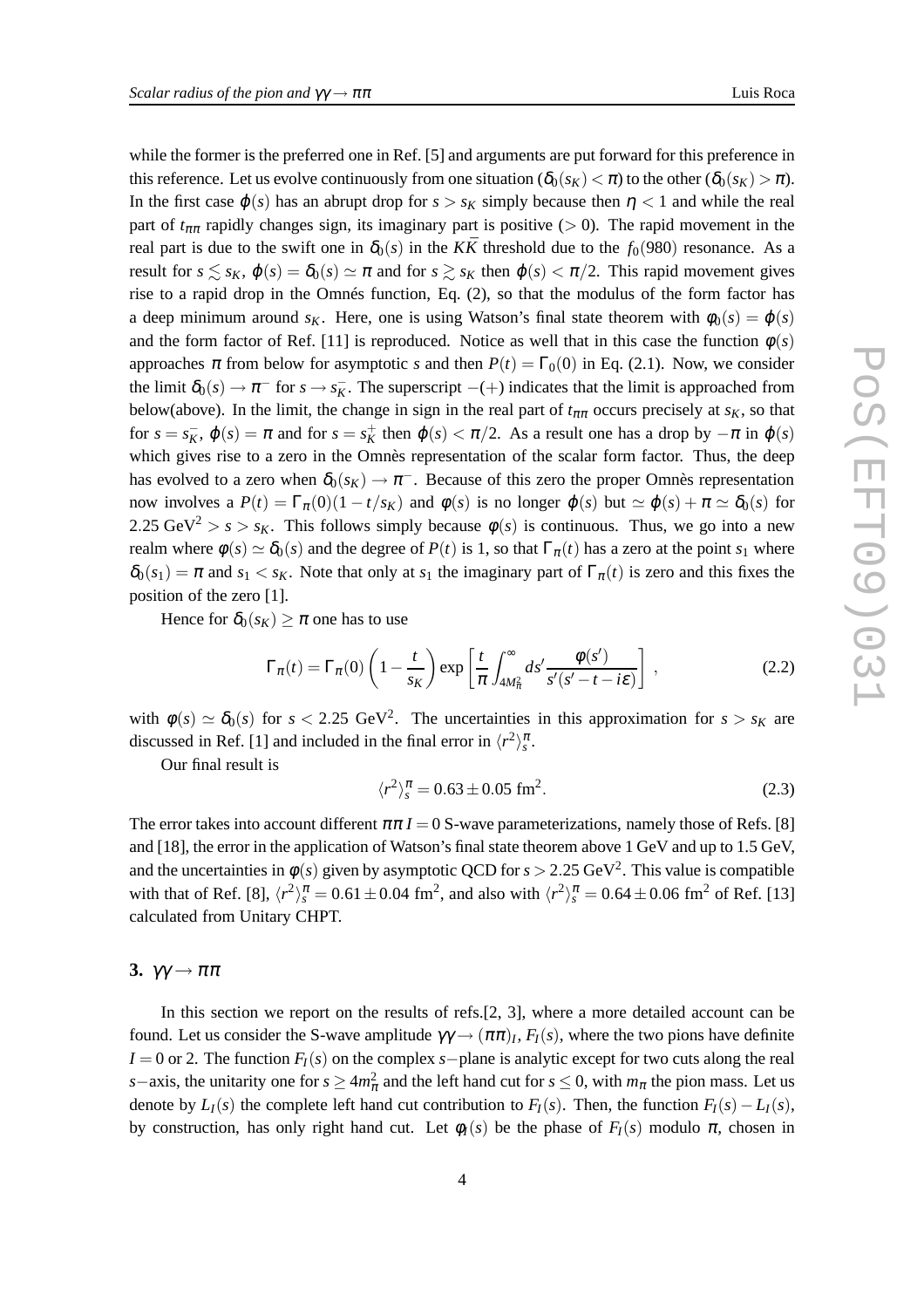such a way that  $\phi_I(s)$  is *continuous* and  $\phi_I(4m_\pi^2) = 0$ . For the exotic  $I = 2$  S-wave one can invoke Watson's final state theorem<sup>#1</sup> so that  $\phi_2(s) = \delta_\pi(s)$ . For  $I = 0$  the same theorem guarantees that  $\phi_0(s) = \delta_\pi(s)_0$  for  $s \le 4m_K^2$ , where we denote by  $\delta_\pi(s)_I$  the isospin *I* S-wave  $\pi\pi$  phase shifts. Here one neglects the inelasticity due to the  $4\pi$  and  $6\pi$  states below the two kaon threshold. Above the two kaon threshold  $s_K = 4m_K^2$ , the phase function  $\phi_0(s)$  cannot be fixed *a priori* due the onset of inelasticity. However, as remarked in refs.[4, 1], inelasticity is again small for  $\sqrt{s} \gtrsim 1.1$  GeV, and one can then apply approximately Watson's final state theorem which implies that  $\phi_0(s) \simeq \delta^{(+)}(s)$ modulo  $\pi$ . Here  $\delta^{(+)}(s)$  is the eigenphase of the  $\pi\pi$ ,  $K\bar{K} I = 0$  S-wave S-matrix such that it is continuous and  $\delta^{(+)}(s_K) = \delta_{\pi}(s_K)_0$ . In refs.[5, 1] it is shown that  $\delta^{(+)}(s) \simeq \delta_{\pi}(s)_0$  or  $\delta_{\pi}(s)_0 - \pi$ , depending on whether  $\delta_{\pi}(s_K)_{0} \geq \pi$  or  $\lt \pi$ , respectively. In order to fix the integer factor in front of  $\pi$  in the relation  $\phi_0(s) \simeq \delta^{(+)}(s)$  modulo  $\pi$ , it is necessary to follow the possible trajectories of  $\phi_0(s)$  in the *narrow* region  $1 \lesssim \sqrt{s} \lesssim 1.1$  GeV. The remarkable physical effects happening there are the appearance of the  $f_0(980)$  resonance on top of the  $K\bar{K}$  threshold and the cusp effect of the latter that induces a discontinuity at  $s<sub>K</sub>$  in the derivative of observables. Between 1.05 to 1.1 GeV there are no further narrow structures and observables evolve smoothly. Approximately half of the region between 0.95 and 1.05 GeV is elastic and  $\phi_0(s) = \delta_\pi(s)_0$  (Watson's theorem), so that it raises rapidly. Above  $2m<sub>K</sub> \simeq 1$  GeV and up to 1.05 GeV the function  $\phi_0(s)$  can keep increasing with energy, like  $\delta_{\pi}(s)_{0}$ . The other possibility is a change of sign in the slope at  $s_K$  due to the *KK* cusp effect such that  $\phi_0(s)$  starts a rapid decrease in energy. Above  $\sqrt{s} = 1.05$  GeV,  $\phi_0(s)$ matches smoothly with the behaviour for  $\sqrt{s} \gtrsim 1.1$  GeV, which is constraint by Watson's final state theorem. As a result, for  $\sqrt{s} \gtrsim 1$  GeV *either*  $\phi_0(s) \simeq \delta_\pi(s)$  *or*  $\phi_0(s) \simeq \delta_\pi(s) - \pi$ , corresponding to an increasing or decreasing  $\phi_0(s)$  above  $s_K$ , in order.

Let us define the switch *z* to characterize the behaviour of  $\phi_0(s)$  for  $s > s_K$ , and close to  $s_K$ , such that  $z = +1$  if  $\phi_0(s)$  rises with energy and  $z = -1$  if it decreases. Let  $s_1$  be the value of *s* at which  $\phi_0(s_1) = \pi$ . Following ref.[1] we introduce the Omnès function,

$$
\Omega_0(s) = \left(1 - \theta(z) \frac{s}{s_1}\right) \exp\left[\frac{s}{\pi} \int_{4m_\pi^2}^\infty \frac{\phi_0(s')}{s'(s'-s)} ds'\right],\tag{3.1}
$$

with  $\theta(z) = 1$  for  $z = +1$  and 0 for  $z = -1$ . Given the definition of the phase function  $\phi_I(s)$  the function  $F_I(s)/\Omega_I(s)$  has no right hand cut. Next, we perform a twice subtracted dispersion relation for  $(F_0(s) - L_0(s))/\Omega_0(s)$ 

$$
F_0(s) = L_0(s) + c_0 s \Omega_0(s) + \frac{s^2}{\pi} \Omega_0(s) \int_{4m_\pi^2}^\infty \frac{L_0(s') \sin \bar{\phi}_0(s')}{s'^2 (s'-s) |\Omega_0(s')|} ds' + \theta(z) \frac{\omega_0(s)}{\omega_0(s_1)} \frac{s^2}{s_1^2} (F_0(s_1) - L_0(s_1)),
$$
\n(3.2)

where  $\omega_0(s) = \exp\left[\frac{s}{\pi} \int_{4m_{\pi}^2}^{\infty}$  $\phi_0(s')$  $\left[\frac{\phi_0(s')}{s'(s'-s)}ds'\right]$ . In the previous equation we introduce  $\bar{\phi}_0(s)$  that is defined as the phase of  $\Omega_0(s)$ . Proceeding similarly for  $I = 2$  one has

$$
F_2(s) = L_2(s) + c_{I} s \Omega_2(s) + \frac{s^2}{\pi} \Omega_2(s) \int_{4m_{\pi}^2}^{\infty} \frac{L_2(s') \sin \phi_2(s')}{s'^2 (s'-s) |\Omega_2(s')|} ds'.
$$
 (3.3)

It is worth mentioning that eq.(3.2) for  $I = 0$  and  $z = +1$  is equivalent to perform a three times subtracted dispersion relation for  $(F_0(s) - L_0(s))/\omega_0(s)$ . Let us denote by  $F_N(s)$  the S-wave

<sup>&</sup>lt;sup>#1</sup>This theorem implies that the phase of  $F_I(s)$  when there is no inelasticity is the same, modulo  $\pi$ , as the one of the isospin *I* S-wave  $\pi\pi$  elastic strong amplitude.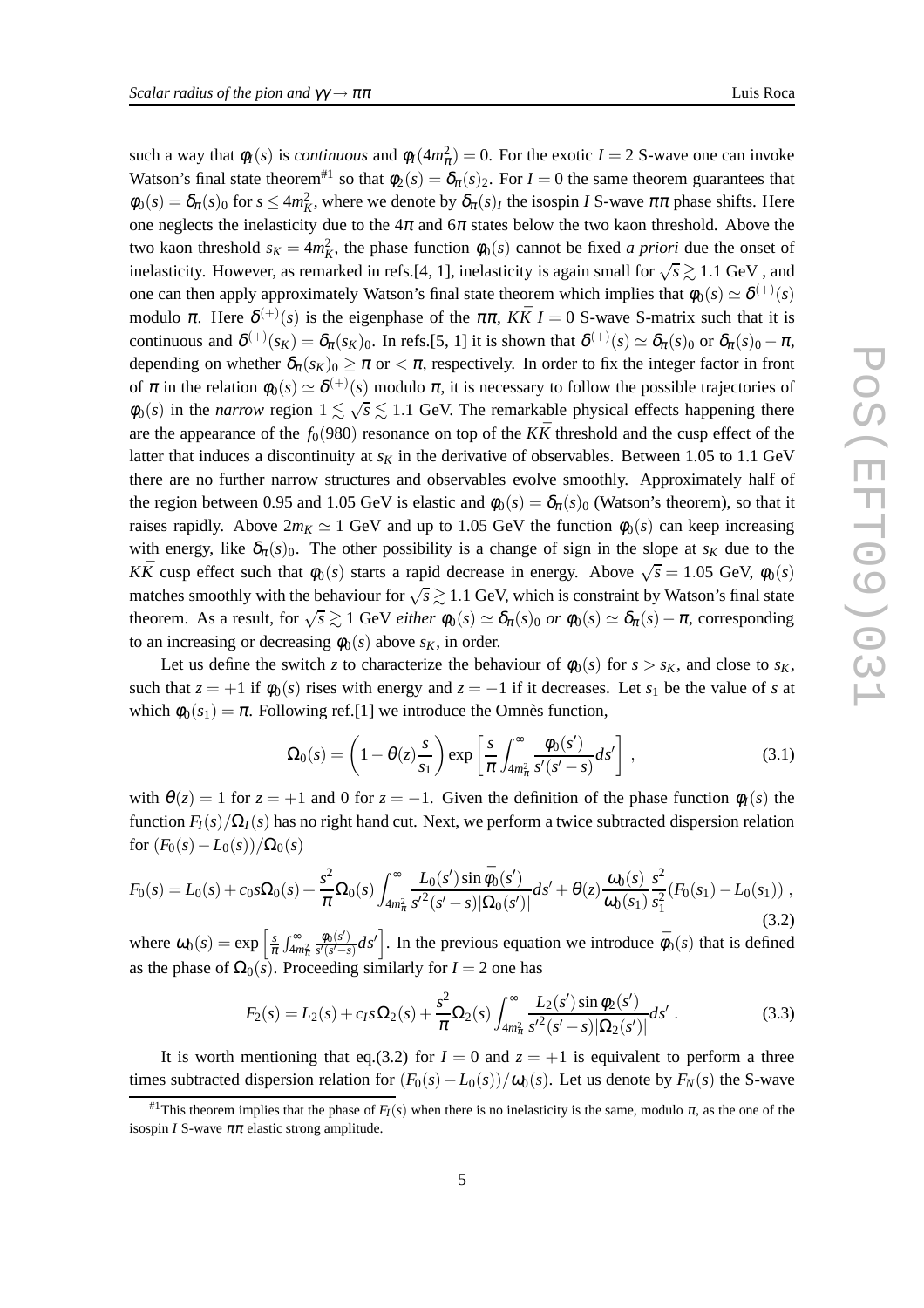$\overline{Q}$ 



250 300 350 400 450 500 550 600 650 700 750 800 850 900 950 1000  $s^{1/2}$  (MeV)

**Figure 1:** Final result for the  $\gamma\gamma \to \pi^0 \pi^0$  cross for  $\sqrt{s} \le 1.05$  GeV. The experimental data are from the Crystal Ball Collaboration [20].

 $\gamma\gamma \to \pi^0 \pi^0$  amplitude and by  $F_C(s)$  the  $\gamma\gamma \to \pi^+ \pi^-$  one. We are still left with the unknown subtraction constants  $c_0$ ,  $c_2$  for  $I = 0$  and 2, respectively, and  $F_0(s_1) - L_0(s_1)$  for  $I = 0$  and  $z = +1$ . The  $c_0$ ,  $c_2$ , constants can be obtained from low energy theorems and matching to one loop  $\chi$ PT. The value of  $F_0(s_1) - L_0(s_1)$  can be restricted because the cross section  $\sigma(\gamma\gamma \to \pi^0\pi^0)$  around the *f*<sub>0</sub>(980) resonance is quite sensitive to this constant. We impose that  $\sigma(\gamma\gamma \to \pi^0 \pi^0) \leq 40$  nb at *s*<sub>1</sub>. This upper bound for the peak of the  $f_0(980)$  in  $\gamma\gamma \to \pi^0 \pi^0$  is equivalent to impose that the  $\gamma\gamma$ width of the  $f_0(980)$  lies in the range  $205^{+95}_{-83}(stat)^{+147}_{-117}(sys)$  eV as determined in ref.[16]. We shall see that the effect of this rather large uncertainty allowed at 1 GeV, see fig.1, is very mild at lower energies. As the  $f_0(980)$  resonance gives rise to a small *peak* in the precise data on  $\gamma\gamma \to \pi^+\pi^-$ [16], then  $\phi_0(s)$  must increase with energy above  $s_K$  and the case with  $z = +1$  is the one realized in nature. Note that for  $z = -1$  in eq.(3.2), there is no a local maximum associated with this resonance in  $|F_0(s)|$  but a minimum, because  $|\omega_0(s)|$  has a dip around the  $f_0(980)$  mass.

The source of uncertainty in the approximate relation  $\phi_0(s) \simeq \delta_\pi(s)_0$  for  $4m_K^2 \lesssim \sqrt{s} \lesssim 1.5 \text{ GeV}$ and its functional dependence for  $s > s_H = 2.25 \text{ GeV}^2$  is estimated similarly as in ref.[3, 1]. In fig.1 we show our final results for the  $\gamma\gamma \to \pi^0 \pi^0$ , where the band around each line corresponds to the estimated error. The error band for the dot-dashed line is not shown because it is similar to the ones of the other two curves. In this figure PY refers to using the  $I = 0$  S-wave  $\pi\pi$  of ref.[18], CGL that of ref.[8] and AO the one of ref.[19]. One observes that for  $\sqrt{s} \lesssim 0.8$  GeV the uncertainty in the loose bound for the  $f_0(980)$  greatly disappears. For such energies the main source of uncertainty originates from the uncertainties in the  $\pi\pi$  phase parameterizations used.

The previous model allows dor an evaluation of the  $\sigma \to \gamma \gamma$  width. The coupling  $\sigma \to \gamma \gamma$ , *g*σγγ , can be evaluated from the residue of the amplitude *FN*(*s*) at the second Riemann sheet. It can be easily obtained that

$$
\frac{g_{\sigma\gamma\gamma}^2}{g_{\sigma\pi\pi}^2} = -\frac{1}{2} \left( \frac{\sigma_\pi(s_\sigma)}{8\pi} \right)^2 F_0(s_\sigma)^2 , \qquad (3.4)
$$

where  $g_{\sigma\pi\pi}$  is the coupling of the  $\sigma$  to  $\pi\pi$ .

We denote by  $s_{\sigma} = (M_{\sigma} - i\Gamma_{\sigma}/2)^2$ . Ref.[21] provides  $M_{\sigma}^{CCL} = 441^{+16}_{-8}$  MeV and  $\Gamma_{\sigma}^{CCL} =$ 544<sup>+18</sup> MeV, while from ref.[19] one has  $M_{\sigma}^{AO} = (456 \pm 6)$  MeV and  $\Gamma_{\sigma}^{AO} = (482 \pm 20)$  MeV. In